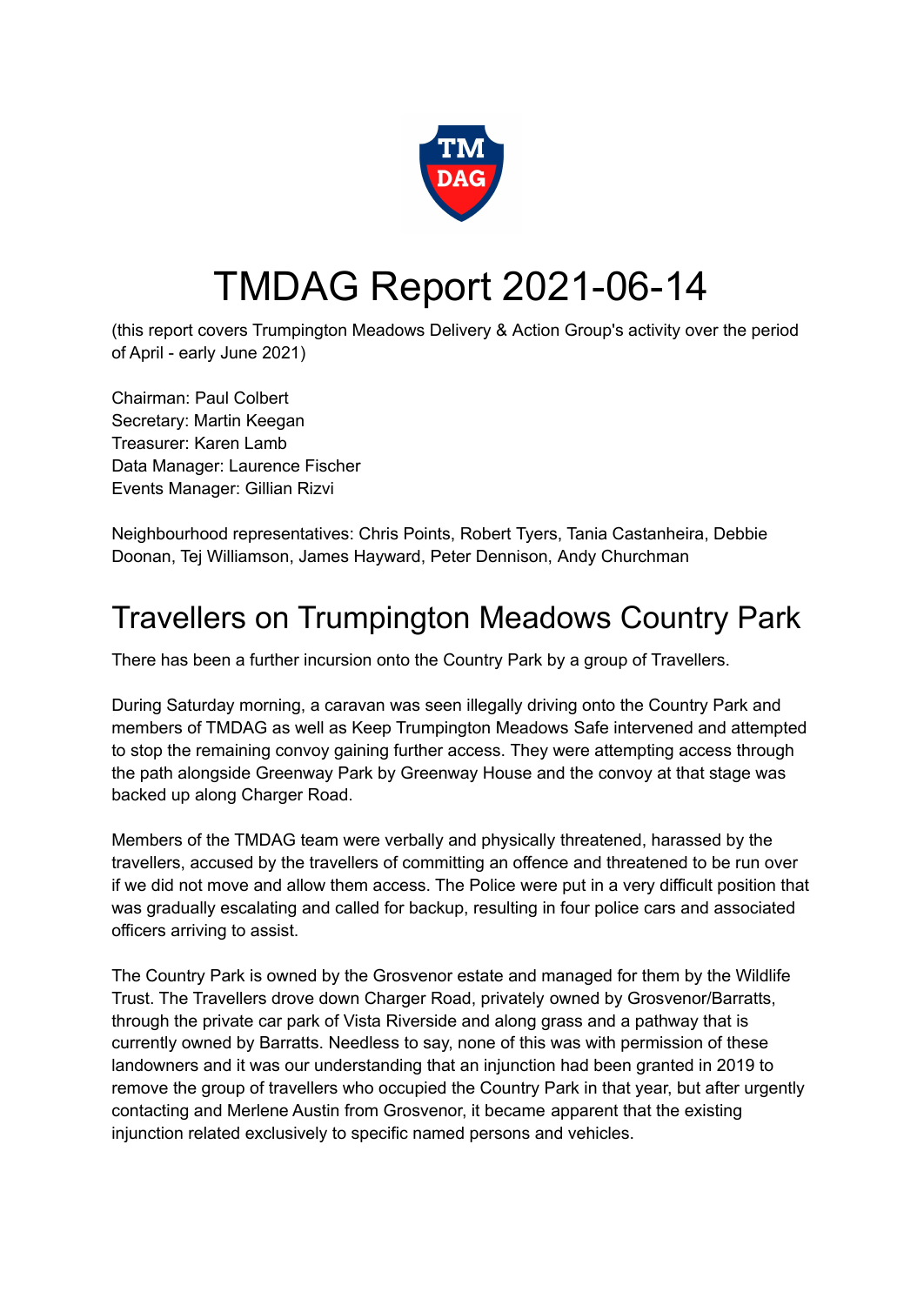We have now supplied Grosvenor with the names and vehicle registrations of the current offenders in order for Grosvenor to once again go to Court early next week to apply for a further injunction. When the previous incursion happened about two years ago it took nine or ten days to move the travellers on and there is no reason to expect a different timeline this time.

On Sunday, TMDAG organised the collection of information about the various routes that cars can take into the Country Park, and placed these on our [map](https://umap.openstreetmap.fr/en/map/tmdag-problems-and-places_485607#16/52.1689/0.1009) for easy reference. The TMDAG officers did a site walkaround today (14 June 2021) informed by this work, with Becky from Wildlife Trust and Gary Nott of Barratt's. Gary and Barratt's other staff bravely attempted to erect a makeshift barrier across the main route being used for illegal access, but it was soon dismantled.

In the past, there had been discussions of how to protect the Country Park from unauthorised access, but inadequate follow-through before the first traveller incursion in 2019. Following the removal of the travellers at that time, there was a temporary bund placed alongside Bead Road, followed by permanent fencing. TMDAG will keep up the pressure on Grosvenor and others to emplace bollards and other suitable obstacles for temporary or permanent protection of the Park's car/caravan access routes.

### Build Quality Issues & Estate Management

The Barratt's Managing Director (copied to our two MP's: Daniel Zeichner and Anthony Browne and others) has been sent a letter in relation to the serious problems associated with Dormer windows and solar panels (the Tyers Report). In addition he was also notified about other serious problems with balcony under roof overhangs on almost all of the apartments on Riverside which are failing and need repair, as well as failing window coverings. The initial reply to TMDAG is, we believe, unacceptable and a further letter has been sent.

The Local Centre needs much more maintenance and it has been agreed with Barratts & Trinity Estates that the dead tree outside Sainsbury will be removed shortly but only replaced during the correct planting season. In addition, stakes and protection will be added to the other trees that have been previously hit by vehicles, the stone seats will be jet washed and the wooden seats that show bad repair will be re varnished with a better quality varnish shortly. Dates for the above remain to be confirmed.

Handover for parts of the development to the County Council / Highways Authority is still in progress with no further update currently available. However, Barratt has confirmed that they have a meeting arranged with the Parking Enforcement Company to run through the private parking scheme and to confirm when they can start the enforcement again. This will run up to when the roads are formally adopted by the County Council, after which council officials will ticket any vehicle parking that doesn't have a valid permit. It seems that any cars parking in non-designated areas along Consort Avenue including the grass verges will be issued a parking fine.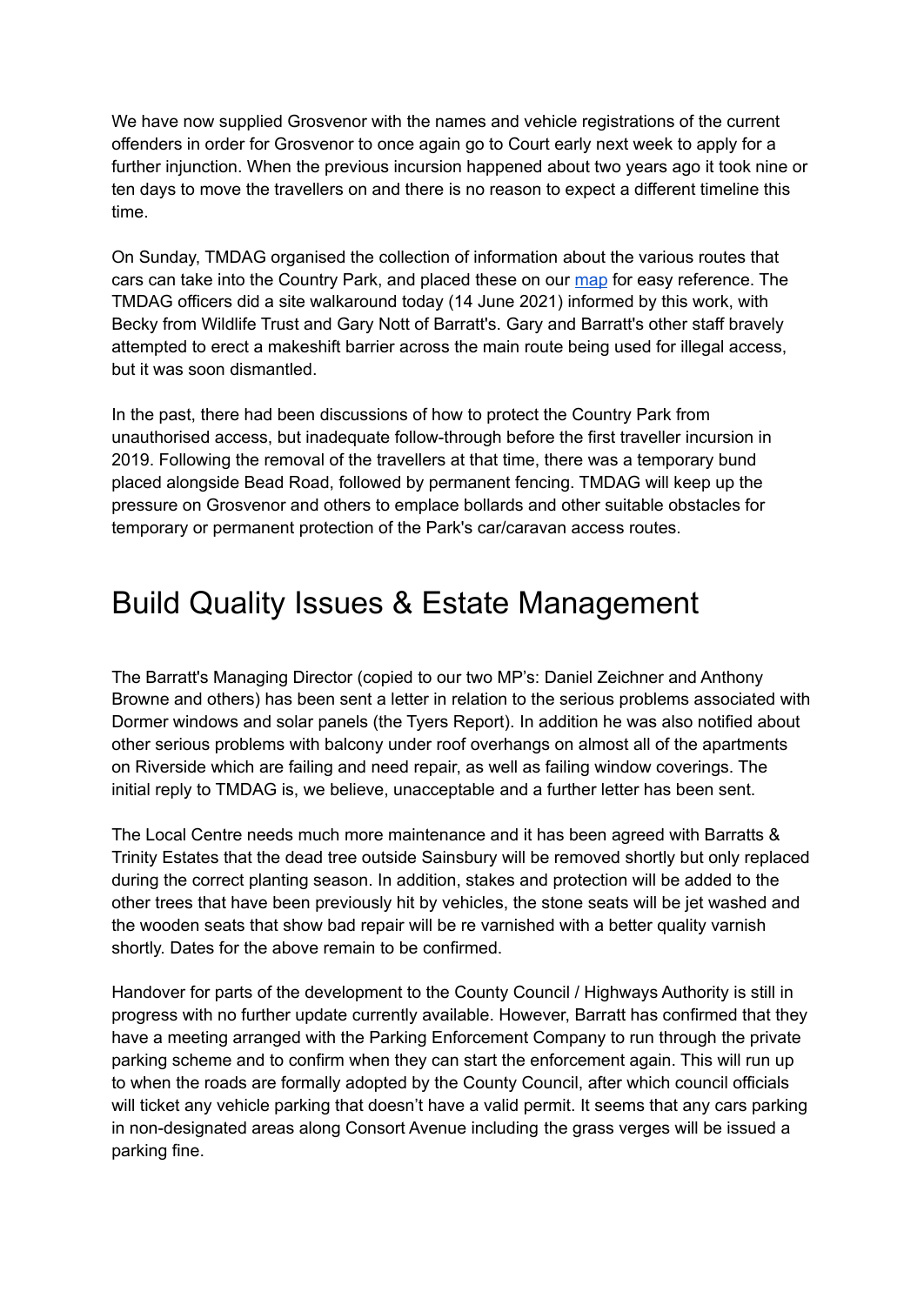Pressure is also being applied to Barratt's in relation to the very slow installation works that are taking place on Greenway Park and the poor maintenance of the local green spaces, which have not yet been handed over to the Council and which are currently being maintained (badly) by Cox's. We continue to apply pressure on your behalf.

The Future Parks team have asked residents in Trumpington Meadows and the Southern Fringe to complete a survey about use of our local community parks and green open spaces using the following link: <https://forms.gle/mhekjqxywVTvRrqr7> The survey should take no longer than five minutes to complete and you will be entered into a £100 prize draw.

There are currently fewer issues with the Encore management team who manage Riverside and other smaller areas but we will pass on the problems that have already been reported to us.

# External Relationships & Policy

#### BPHA

Following recent complaints from BPHA tenants and others, the Chairman had a walk around the development with Rachel Mackay, BPHA Area Housing Manager and Neill Langley, BPHA Local Housing Officer and introduced them to several residents who had problems or issues that the BPHA needed to resolve. This was both a fact finding mission but also to lay down a marker that we believe that the BPHA needs to deliver better on behalf of all residents here in Trumpington Meadows.

SInce then, Neill Langley has moved on from his role at BPHA, and TMDAG is now in contact with his successor. At least three major issues have been resolved and we look forward to liaising on behalf of everyone to ensure harmony within the community with the renewed help of the Association. However, very significant issues remain, which have attracted repeated attention from the police. TMDAG officers have been working with the police and will update our recommendations for how to report issues in the light of the discussions.

#### Councillors

TMDAG was invited to a meeting with the new County Councilor and former City Mayor Philippa Slatter where a number of issues were discussed. Philippa agreed to liaise with the newly appointed City Councillors for Trumpington (one is already a TMDAG member), and others, to assist with many of the issues that TMDAG is already dealing with. She has also requested a Councillor stall at the next Sunday Market to be held in the Local Centre on 20th June.

We have also stayed in touch with Cllr Katie Thornburrow, who attended our AGM earlier this year. At the time she was a city councillor for Trumpington. She remains an Executive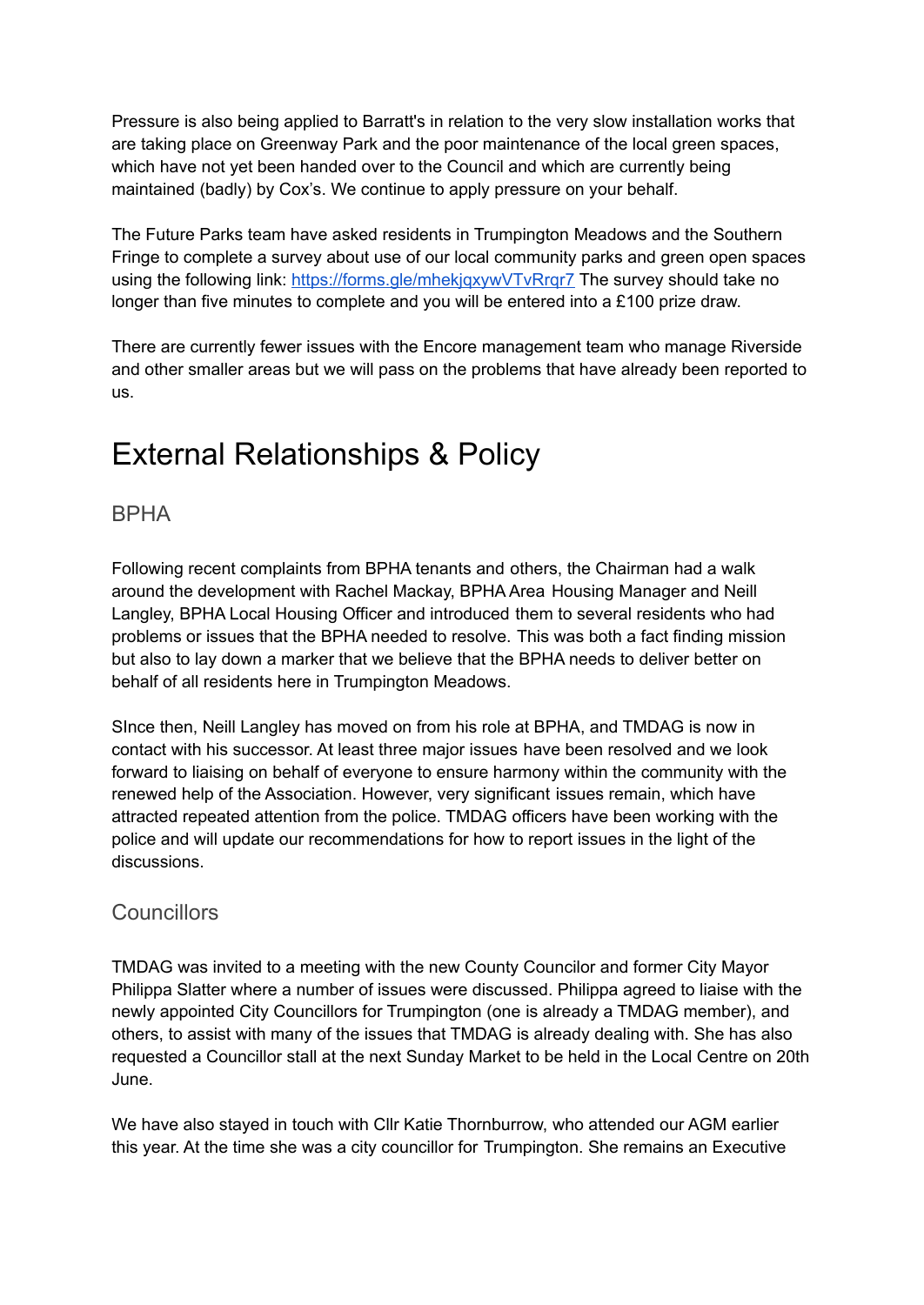Councillor (for Planning Policy and Transport) since the May 2021 election, however she now represents the area directly north of Trumpington as a result of boundary changes.

#### Leasehold Knowledge Partnership (LKP)

We have held a meeting and have ongoing discussions with the Leasehold Knowledge Partnership both about leasehold issues for flat owners and on the vexed subject of estate charges levied on freehold houses.

#### Neigbhourhood Watch (NHW)

TMDAG has already set aside funding in principle for the purchase of relevant Neighbourhood Watch signs to be placed at strategic sites around the development. This is subject to an appropriate structure being put in place with the necessary number(s) of people representing their own individual locations.

There has been an investigation into the feasibility of NHW in Trumpington Meadows and how any such system would interact with the existing WhatsApp groups (Keep TM Safe) and other organisations.

#### Trumpington Residents' Association (TRA)

TMDAG are represented on the Trumpington Residents Association committee in order to ensure that our own issues are raised where appropriate within the wider local community. Meetings have been held with the Cambridge Biomedical Campus regarding Future Vision (expansion) and also a formal reply document for East West Rail. These are available should TMDAG supporters need further information. The TRA members meet once a month on the last Wednesday of the month, currently by Zoom.

### Community, Events & Food Vans

Two successful Sunday markets have already been held on 18th April and 16th May. The next one has been planned to coincide with Father's Day on 20th June. These popular events have now grown in the number of vendors attending from 5 at the first market to almost 20 vendors planned for the 20th June which will also include a licensed mobile bar and buskers being added also.

Food van attendance has dropped slightly as expected but still continues to serve the residents; some have reduced their visits from twice monthly to one visit a month.

Planning is still underway for the 5th Birthday Celebrations for the Country Park on August 14th with further assistance and infrastructure being offered by the City Events team. This will include a large marquee and PA system for use by the Cambridge Groove Orchestra (which includes local residents) and the City of Cambridge Brass Band who rehearse locally at the Trumpington Community College. The Band will close the days proceedings with a